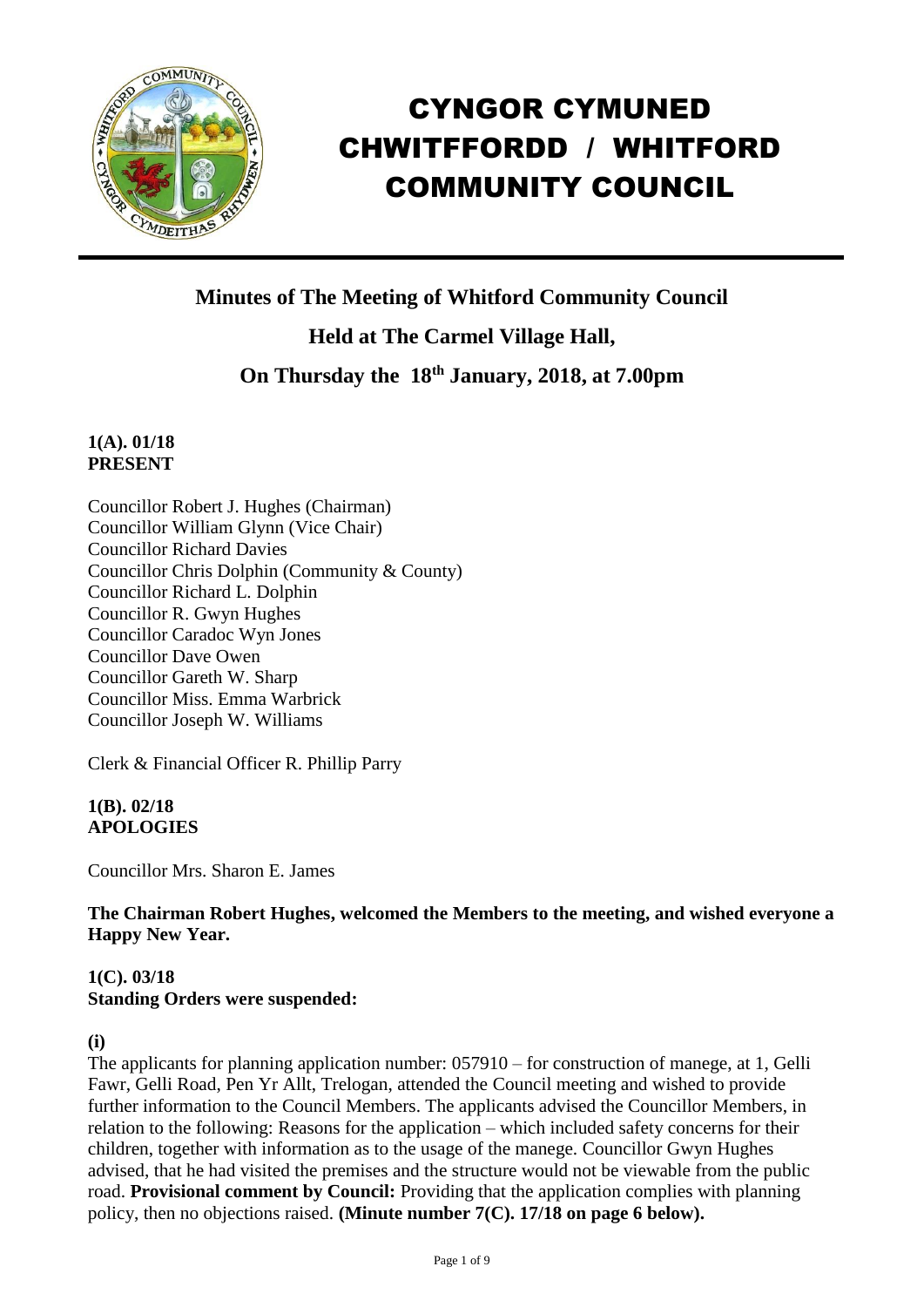# **(ii)**

The Chairman Councillor Robert Hughes, welcomed Mr. Nigel Seaburg to the meeting.

**Mr. Seaburg provided the following update: (1)** Downing Road, overgrown hedges. The owner of the property states, that the responsibility to cut the hedges, is Flintshire County Council **(2)** 30mph on Celyn bends – matter has been transferred to Highways **(3)** Numerous pot holes complaints, in particular, in the area of Mertyn Abbot and Bryn Awel – placed on list for repair **(4)** The ABS sign near Halfway house to be re-sited – decision to be made by highways **(5)** Stop sign near top of crossroads – completed **(6)** Bryn Saith Crossroads – referred to Highways **(7)** Hedges require cutting near to Pen Y Gelli area in Lloc on A5026 – property owner spoken to and are awaiting a further response **(8)** request for elderly people crossing sign – in the area of the hill by Lloc Chapel – decision to be made by Highways.

**The following concerns were brought to the attention of Mr. Seaburg: (a)** The roundabout near to McDonalds and Junction 31 (A55) – the white lines are faded **(b)** The same roundabout – concerns that another vehicle has driven across the grassed area. Mr. Seaburg advised that damage to the grass was caused by a vehicle driver error **(c)** Numerous pot holes in Whitford. The area had been inspected and the pot holes will be filled in according to the County criteria **(d)** Hedge in the area of Pen Y Maes requires attention **(e)** Signage on top of Waen Hill – which has been outstanding for over 2 years **(f)** large pot hole on the outskirts of Gorsedd, that could be classed as dangerous **(g)** Waen Road – gorse and branches across the road **(h)** East Llan crossroads – pot holes that were reported a number of months ago, including pot holes in the Mertyn Abbot area **(i)** Ditch requires cleaning in the Mertyn lane area **(j)** Trench alongside road in Whitford is full of water.

The Chairman Councillor Robert Hughes, thanked Mr. Seaburg for attending the meeting.

# **1(D). 04/18 Standing Orders were restored:**

# **2. 05 /18 DECLARATIONS OF INTEREST**

There were no Declarations of Interest declared.

#### **3. 06/18 TO APPROVE THE MINUTES OF THE MEETING HELD ON THE 16TH NOVEMBER, 2017**

The Minutes were proposed as correct by Councillor William Glynn and seconded by Councillor Caradoc Jones and formally agreed by the Members present.

# **4. 07/17 MATTERS ARISING**

The Clerk referred to the following matters from the previous Minutes:

**Minute no: 4. 192/17 sub minute number: 10. 182/17 (pages 2 and 3)** - in relation to a 25 year lease of land adjacent to Ysgol Y Llan, Whitford. The Clerk advised that following the November Council meeting, he had written to Flintshire County Council, in relation to the bridleway concerns. The County Council subsequently confirmed, that the 'Heads of Terms' had been amended, whereby the repairing paragraph of the lease had been amended to read -  $\cdot$  the County Council will remain responsible for the maintenance of the Bridleway'. (A copy of the e-mail was sent to all Council Members dated the 28<sup>th</sup> November at 12:36).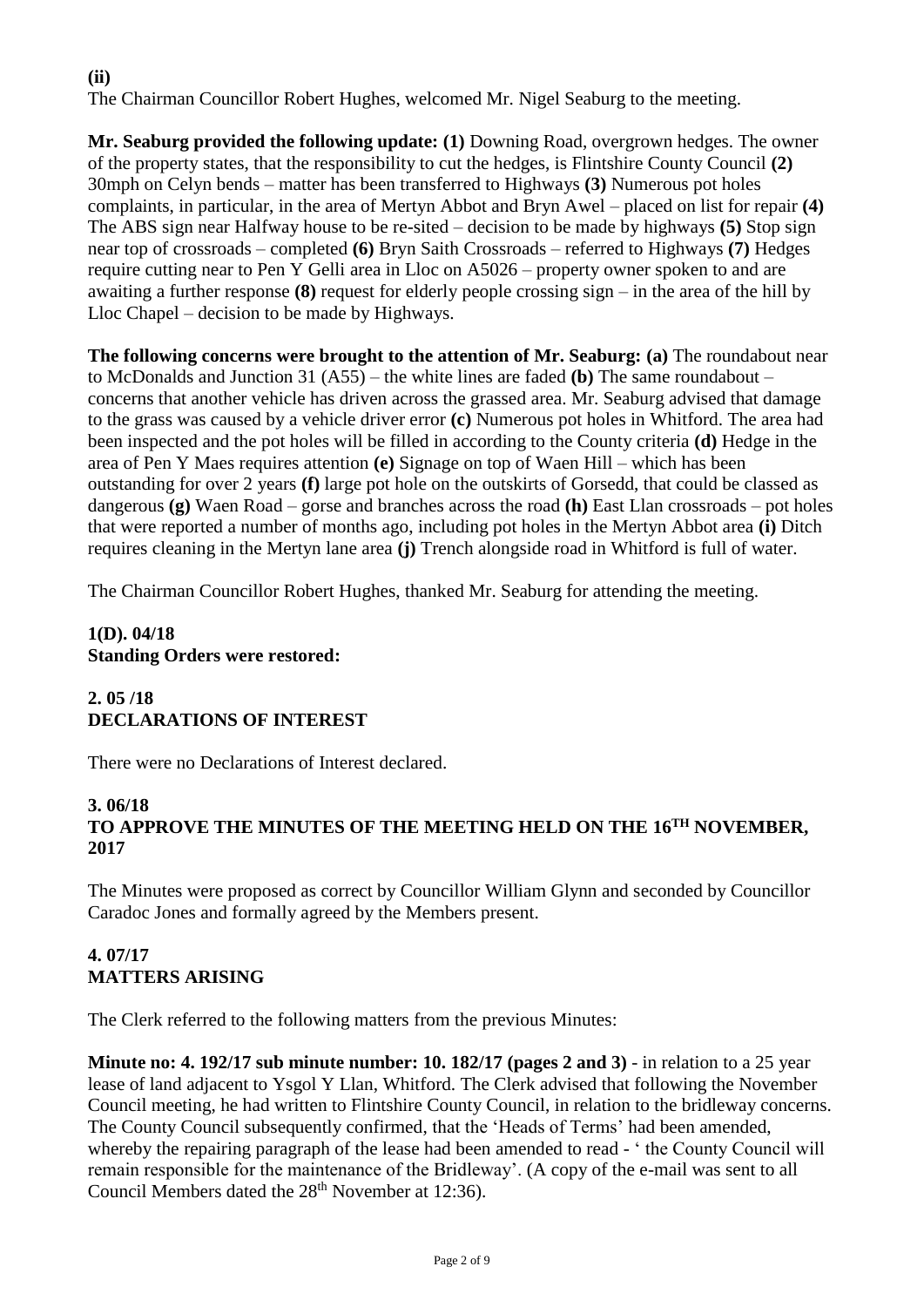The Chairman Councillor Robert Hughes, had provided the contact details to the Clerk for an Officer in County Hall, who had previously drawn plans for the above referred to area of land. The Clerk had written on two occasions to the Officer, including leaving telephone messages, asking to be called back – but to no avail. **Councillor Hughes advised, that he would personally contact the Officer.** 

**Minute no: 4. 192/17 sub minute number: 11. 183/17 (page 3)** – in relation to the traffic regulation order, in the area of Ysgol Bro Carmel. The Clerk advised, that whilst he had written to Mr. Steve Jones – Chief Officer at County Hall in Mold, confirming that the Community Council, were willing to finance the parking restriction plan in Carmel, there had been no acknowledgement. Councillor Chris Dolphin advised, that he was aware that the letter had been received and the matter was progressing.

**Minute no: 5(A). 193/17 (page 3)** - in relation to the Flintshire Local Development Plan – 2015 – 2030. Councillor Robert Hughes, expressed his concern that an area highlighted in the draft plan – which if allowed would enlarge the Village Envelope of Whitford. Councillor Dolphin advised in relation to the areas that had been inserted into the draft plan, and in particular, the candidate sites.

**Minute no: 8(A). 201/17 (page 5)** - in relation to a provisionally agreed project to change the Council's existing street lights to more energy saving units. Councillor William Glynn advised the Members, that himself, together with the Chairman Councillor Robert Hughes and Councillor Gwyn Hughes, were to attend a further meeting with a representative from the electrical company, on Wednesday 24<sup>th</sup> January. A further report would be provided to Members, at the February Council meeting.

**Minute no: 10. 205/17 (page 6)** - in relation to inconsiderate parking in a number of areas in Carmel. The Clerk advised, that he had contacted the PCSO for the area (based in Mostyn police Station), who had agreed to attend this evening's meeting, to discuss the parking concerns in Carmel, together with any other concerns the Council may wish to raise. The Clerk further advised, that he had not been contacted by the Officer, and it may be the case that he had been called to an incident.

**Members agreed the following:** the Clerk to enquire with the PCSO, if he is able to attend the February Council meeting.

# **5(A). 08/18 CORRESPONDENCE**

#### **The following correspondence had been received, that was required to be either advised to, or dealt with by the Members:**

- **(1)** Flintshire County Council Town & Community Council's Summer Play Scheme Programme 2018. The County Council confirmed that they have received funding towards the cost of the scheme. The three week scheme for Carmel and Whitford would cost £1,309.00 - for each site (total £2,618.00). The Carmel play scheme would be through the medium of Welsh - in partnership with Urdd Gobaith Cymru. The Clerk advised, that this figure was exactly the same as last year and the Community Council had provisionally, agreed to fund the project for 2018. **Members confirmed their provisional agreement to fund the 2018 Summer Playscheme.**
- **(2)** Flintshire County Council Notification from the Chief Officer (Governance), that a Member of the Standards Committee will be visiting all Town & Community Councils, as an observer during the next 12 months.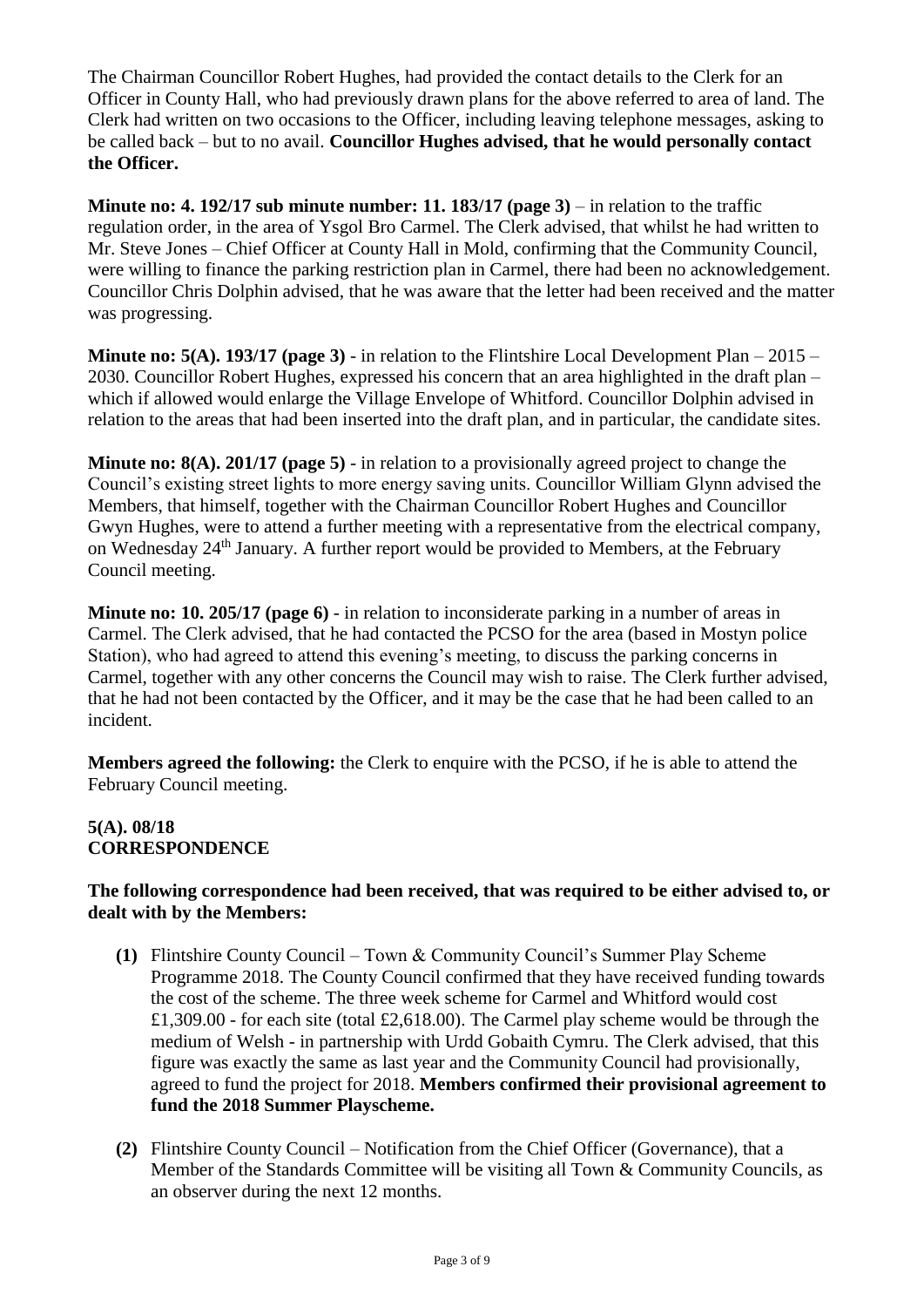- **(3)** Notification from Welsh Assembly Government in relation to the 'Appropriate sum under Section 137 of the Local Government Act 1972'. The notice advised that the appropriate sum under the above Section had increased from £7.57 to £7.86 per elector. The Clerk advised that on the current Electoral Register, there were 1,565 electors registered.
- **(4)** Citizens Advice, Mold Proposed rural project Information and Advice Service. The Clerk advised that the Advice Centre were applying for funding to provide support and advice to the rural communities, in particular, in relation to digital communication and the roll out of universal Credit. The Chief Executive of the organisation was seeking a letter of support from the Council, to include with their project funding application.

**Members agreed the following:** To provide a letter of support. The Clerk to formally write to the Chief Executive.

- **(5)** The Clerk referred to the following five e-mails, that had been forwarded to Council Members for information, since the last meeting:
	- Flintshire County Council Update e-mail from Nigel Seaburg (Street Scene).
	- Flintshire County Council A well-being plan for Flintshire.
	- Planning Law Commission Planning law in Wales.
	- Welsh Assembly Government Assembly Electoral Reform.
	- North Wales Police Commissioner Survey link to Police precept for 2018 / 2019.

#### **5(B). 09/18 CLERK'S REPORT**

- **(i)** The Clerk advised the Members, of a deposit to the Council's bank account, the sum of £15,011.66, being the third and final payment of the 2017 / 2018 precept for the current financial year, from Flintshire County Council.
- **(ii)** The Clerk advised the Members, that he had completed an application to the H.M. Revenue & Customs – Claim for Refund by Local Authority – for the year  $1<sup>st</sup>$  April, 2014 to 31<sup>st</sup> March, 2017 – for the sum of £1,419.73. This financial year would be claimed following year end – 31<sup>st</sup> March, 2018.

**(iii)**List of Council meeting dates for 2018 – copies provided to all Council Members.

#### **5(C). 10/18 TO ARRANGE DATE FOR POLICY SUB-COMMITTEE MEETING**

The Clerk advised the Members, that the appointed sub-committee – Councillors' William Glynn (Vice Chair), Gwyn Hughes & Mrs. Sharon James, together with the Clerk, were scheduled to meet during week commencing 29<sup>th</sup> January. The sub-committee would consider the draft policies and report back to full Council at the 15<sup>th</sup> February, Council meeting.

#### **5(D). 11/18 TO RECEIVE AND APPROVE THE QUARTERLY STATEMENT OF ACCOUNTS TO THE 31ST DECEMBER, 2017**

The Clerk and Financial Officer provided the Members with a copy of the Quarterly Statement of Accounts, to the end of December, 2017. **The Members approved the Statement of Accounts, and the document was signed by the Chairman Councillor Robert Hughes.**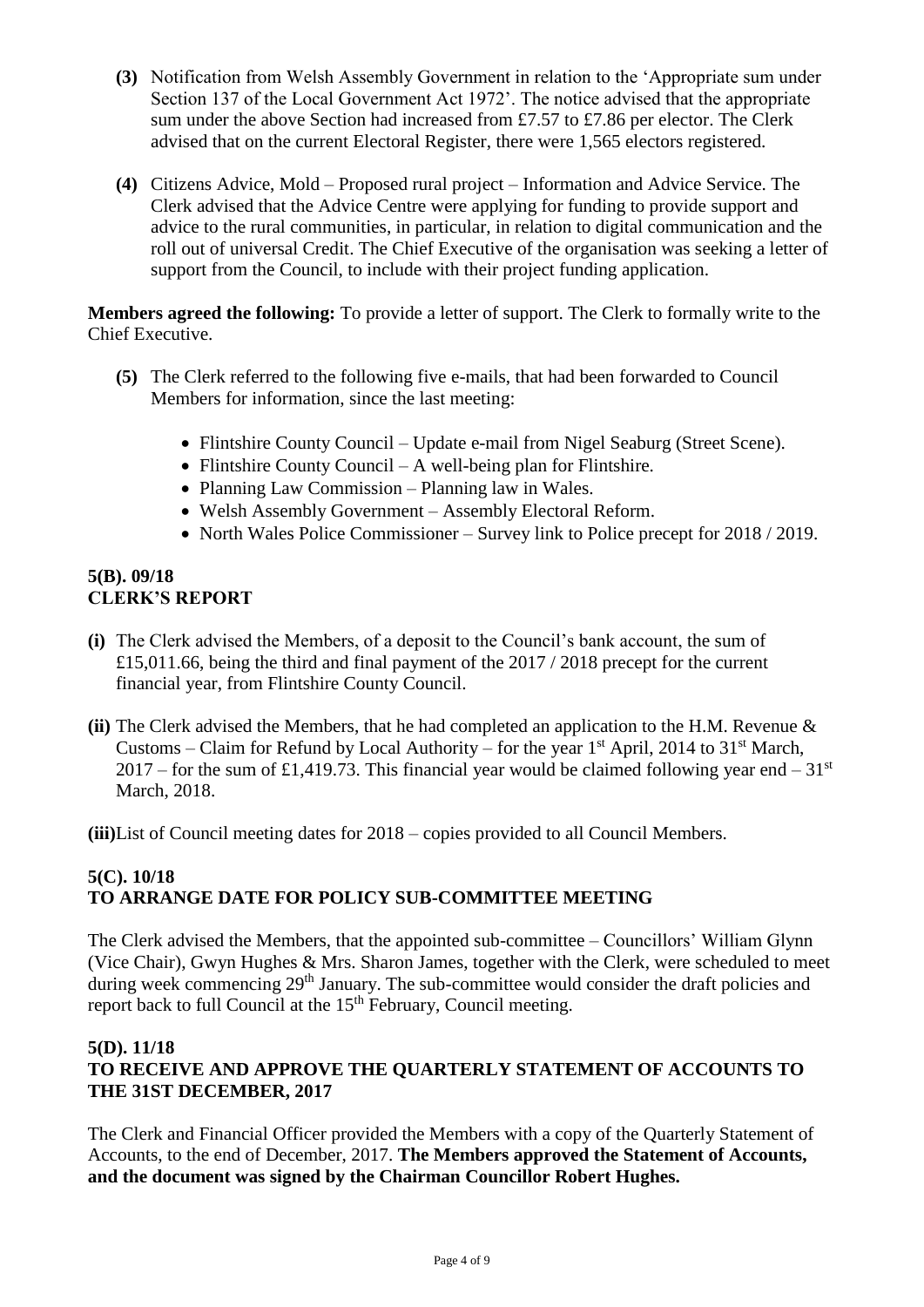#### **5(E). 12/18 TO RECEIVE, CONSIDER AND APPROVE THE BUDGET FOR THE FINANCIAL YEAR 2018 / 2019**

The Clerk as Financial Officer, provided the Members with an accounts spreadsheet, which contained the current financial balances (as per the above Minute), including an estimation of Council spending / balances, as at the end of March 2018. The spreadsheet further provided Members, with details of recommended allocations for each of the Council's budget headings for 2018 / 2019 - based on previous spending. Included on the spreadsheet, were details of the current capital projects.

#### **Following discussion, it was proposed, seconded and agreed by the Members as follows:**

- **(1)** To raise the precept for the forthcoming financial year from £45,035.00 to £46,000.00 an increase of £965.00. The Clerk advised, that the Band D property charge would be £39.72, an increase to the current charge of £0.72p a year.
- **(2)** The Chairman Robert J. Hughes, to sign the estimates for the end of financial year 2017 / 2018, including the precept requirement for 2018 / 2019.
- **(3)** The Clerk to advise Flintshire County Council, in respect of the Community Council's financial requirements for 2018 / 2019.

# **5(F). 13/18 TO UPDATE: CAPITAL PROJECT PORTFOLIO**

The Clerk recollected to the Members, the present items contained in the Community Council's Capital Project Portfolio.

**Members agreed the following:** Capital Project Portfolio to be updated as follows:

- £2,130.00 to £3,130.00 Carmel yellow lines project with Flintshire County Council.
- £15,000.00 Carmel & Whitford play areas equipment upgrade (ring fenced).
- £4,500.00 6 x new public notice boards.
- £11,000.00 to £20,000.00 Lease of land from Flintshire County Council in Whitford.
- £20,000.00 Footpath from Pantasaph to Gorsedd.
- £0.00 (awaiting quotation) to upgrade street lighting to LED energy efficient units.

#### **The Chairman Councillor Robert J. Hughes, thanked the Clerk for the preparation and presentation of his financial reports. The Members agreed.**

#### **6. 14/18 REPRESENTATIVES / LIAISON COMMITTEE REPORTS**

There were no representatives reports.

#### **7(A). 15/18 PLANNING APPLICATIONS The following planning application had been received:**

Application number: 057765, for the proposed building extension to accommodate milking parlour, 2 dairy cow cubicle buildings and slurry storage lagoon, at Plas Mawr Farm, Llyn Helyg, Trelawnyd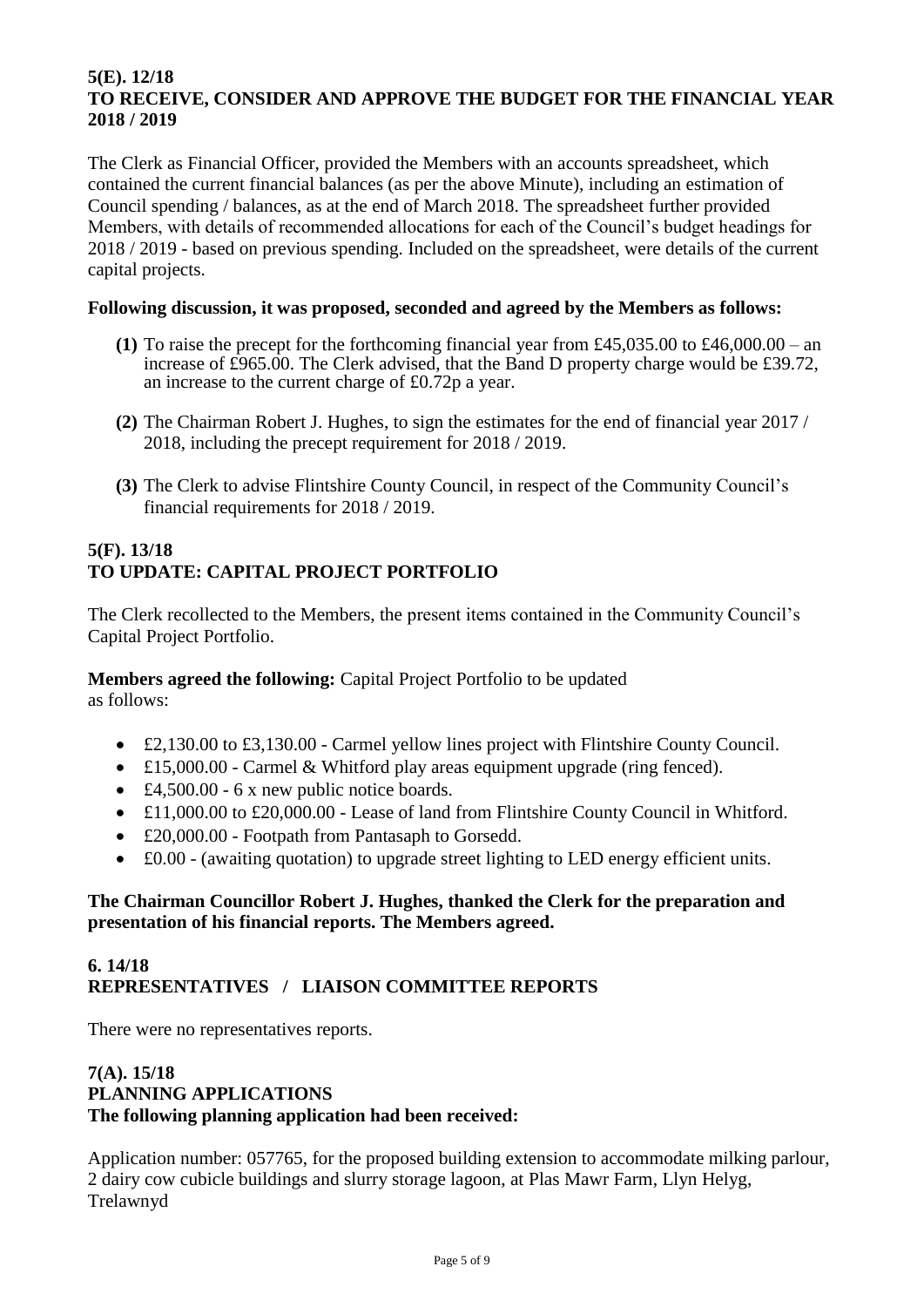**Comment by Council:** No objection, in principle, to the application. However, the Community Council have the following concern and suggestion: (1) the lack of a bund around the slurry storage lagoon (2) The Council would wish the planting of appropriate trees along the entire length of the new extension, which would assist to screen the extension (which is in open countryside) from the A5151 road.

#### **(The above application was sent to the Chairman for consultation with the local Member(s) due to statutory time limits for observations).**

# **7(B). 16/18**

**The Members confirmed the above decision.**

#### **7(C). 17/18**

#### **The following planning applications were dealt with by the Members at the meeting:**

❖ Application number: 057910 – for construction of manege, at 1, Gelli Fawr, Gelli Road, Pen Yr Allt, Trelogan.

**Comment by Council:** Providing that the application complies with planning policy, then no objections raised. **(Minute number 1(C). 03/18 on page 1 above).**

#### **7(D). 18/18 PLANNING DECISIONS**

#### **The following planning decisions have been received from Flintshire County Council:**

- **(a)** Application number: 057335 for replacement of 4no existing stained glass window security grills and the addition of 2no security grills, at St. David's Church, Pantasaph. Approved
- **(b)** Application number: 057336 for listed replacement of 6 no. existing stained glass window security grills and the addition of 2no. security grills, at St. David's Church, Pantasaph. Approved.
- **(c)** Application number: 057498 for the erection of agricultural building, at land to the rear of Rock Inn, Lloc. Approved.
- **(d)** Application number: 057430 for the erection of extension to existing agricultural shed, at Waen Y Lloc. Approved
- **(e)** Application number: 057449 for listed building application for internal conversion of externally accessible storeroom to outwardly concealed internally accessible habitable room, at Stormont, Mertyn Lane, Carmel. Approved.
- **(f)** Application number: 057673 for application of details reserved by condition 4 and 6 attached to planning Ref: 056854, at Bryn Hedydd Farm, Lloc. Approved.
- **(g)** Application number: 057154 for the approval of details reserved by condition nos. 3, 4, 5, and 7 – attached to permission Ref: 056413, at Tarth Y Dwr, Lloc. Approved.

#### **7(E). 19/18**

Planning application number: 057498 – for the erection of agricultural building, at land to the rear of Rock Inn, Lloc. The Council Members expressed their concerns that this application had been approved, in particular, taking into consideration, the Council comments to the application,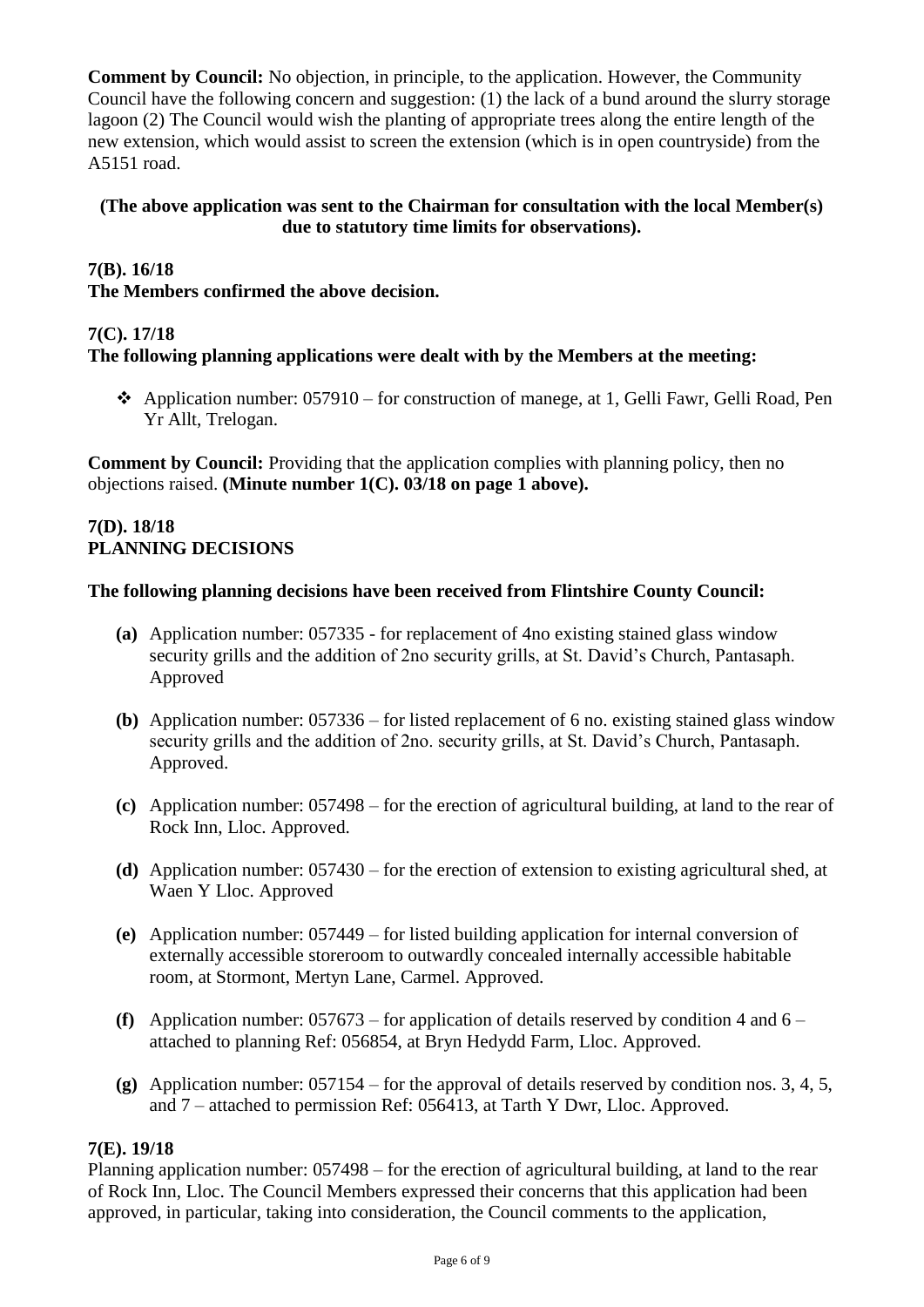including concerns expressed to the Planning Officer, by a number of residents in proximity to the application site.

**Members agreed the following:** The Clerk to write to the Planning Chief Officer, seeking a copy of the Planning Officers report, which recommended the approval.

# **7(F). 20/18 PLANNING APPEALS**

#### **The following notice of planning appeal to the Welsh Planning Inspectorate has been received:**

❖ Planning Ref: 057109, Appeal Ref: APP/A6835/A/17/3189514, in relation to the erection of one dwelling at, Land adj Serengeti, Gorsedd.

## **8. 21/18 COMMUNITY LIGHTING**

#### **The following lamps have been reported out of order since the last meeting:**

- **(a)** Light opposite the Druids Inn, Gorsedd. The lamp and arm have been removed by the County Lighting engineer, as it was apparently unsafe. The Clerk advised that he had seeked further information from the Street Lighting Officer, including a quotation for a new lamp.
- **(b)** Lamp near to old Rock Cottage Carmel Road, Lloc. This lamp has been reported to Flintshire previously and is still faulty. The Clerk advised that he had sent an e-mail to the Street Lighting Officer, seeking an update to the repair.

#### **9. 22/18 STREET SCENE SCHEDULE**

Street Scene matters were discussed during the attendance of Mr. Nigel Seaburg – as per (**Minute number 1(C). 0/18 (ii) on page 2 above.)**

#### **10. 23/18 TO DISCUSS CONCERNS: TOURING CARAVANS BEING USED AS RESIDENTIAL (CLLR R. J. HUGHES)**

Councillor Robert Hughes advised the Members, in relation to concerns to planning conditions that had been imposed on a number of touring and other caravan sites, within the Community area of Whitford. Councillor Hughes referred to Tarth Yr Dwr Touring Caravan Park and Misty Waters Caravan and Chalet Parks, in Lloc. Councillor Hughes referred to the closing dates, and as to whether the residents were allowed to reside year. The criteria for a 'touring caravan park' and enforcement actions were discussed.

**Members agreed the following:** The Clerk to write to the Chief Planning Officer, seeking further information in relation to the following questions: **(1)** Confirmation that the closed dates - from the 14th January to 14th February, are correct **(2)** Are residents allowed to reside on site, all year **(3)**  The criteria in relation to a 'Touring Caravan Park' that is used to determine a planning application **(4)** What enforcement action is taken, should there be non-compliance to the closing time.

#### **11. 24/18 CONCERN IN RELATION TO CONDITION OF GRASS VERGE – ONE WAY STREET LLOC (CLLR R. G. HUGHES)**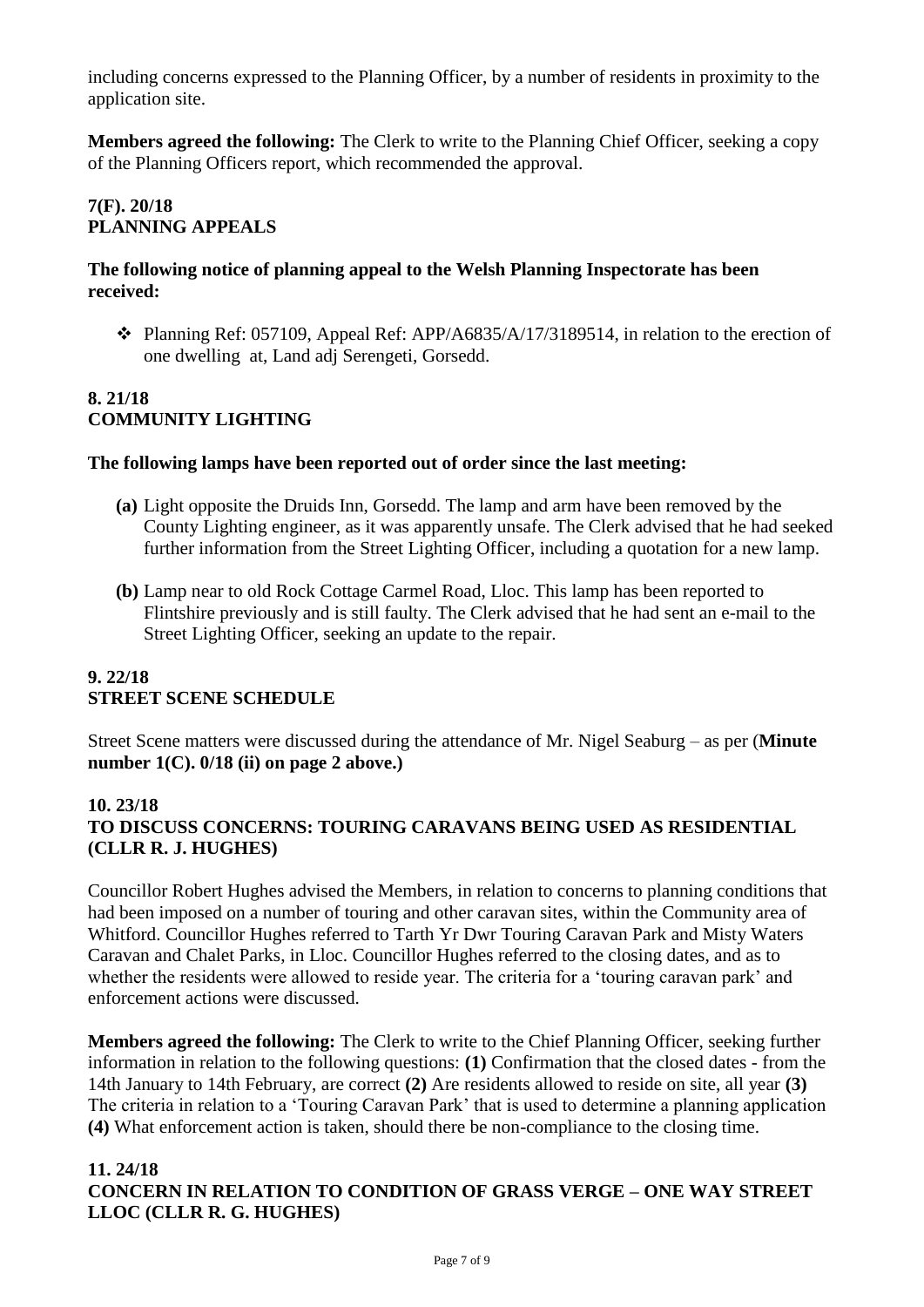Councillor Gwyn Hughes advised the Members, in relation to concerns with the condition of the grass verge in the one way street in Lloc. In particular, to the frontage of a new house. Councillor Hughes further advised, that the occupiers used to place stones on the grass verge to deter vehicles from parking and causing damage. This practice was ceased, when the occupiers were allegedly advised by the County, to remove the stones.

**Members agreed the following:** the Clerk to write to County Highways, seeking that the area be inspected, with a view to installing a suitable barrier / bollards to alleviate the situation.

#### **12(A). 25/18 APPROVAL OF ACCOUNTS FOR PAYMENT**

Councillor Williams Glynn recollected to the Council Members, the decision that future payments to HM Revenue & Customs could be paid by internet banking. Councillor Glynn suggested, that all other accounts suitable for payment by internet transfer, could also be paid this way.

**Members agreed the following:** The Clerk to place the item on the February Council agenda.

**12(B). 26/18**

| <b>Cheque</b><br><b>Number</b> | Payee<br>To confirm payments made in-between November                                                         | <b>Net</b><br>£ | Vat<br>£ | <b>Total</b><br>$\mathbf f$ |
|--------------------------------|---------------------------------------------------------------------------------------------------------------|-----------------|----------|-----------------------------|
|                                | and January Council Meeting:                                                                                  |                 |          |                             |
| 006                            | Flintshire County Council (September - Street Lighting<br><b>Inspection and Maintenance)</b>                  | 503.03          |          | 503.03                      |
| 007                            | Scottish Power (November - Street Lighting Electricity<br>Account)                                            | 367.82          | 73.56    | 441.38                      |
| 008                            | Flintshire County Council (October - Street Lighting)<br><b>Inspection and Maintenance)</b>                   | 831.23          |          | 831.23                      |
|                                | <b>Payments for consideration at January Council</b><br><b>Meeting:</b>                                       |                 |          |                             |
| 009                            | Scottish Power (December - Street Lighting Electricity<br>Account)                                            | 380.01          | 76.00    | 456.01                      |
| 010                            | Flintshire County Council (November - Street Lighting<br><b>Inspection and Maintenance</b> )                  | 503.03          |          | 503.03                      |
| 011                            | H. M. Revenue & Customs. Clerk's PAYE & Clerk &<br>Council NI - October, November & December                  | 487.00          |          | 487.00                      |
| 012                            | Society of Local Council Clerk's (Annual subscription<br>renewal of $£208.00 - shared$ between four Councils) | 52.00           |          | 52.00                       |
|                                |                                                                                                               |                 |          |                             |

# **13. 27/18**

# **APPLICATIONS FOR FINANCIAL SUPPORT**

| <b>Cheque</b> | <b>Name of organisation</b> | <b>Amount granted</b> |
|---------------|-----------------------------|-----------------------|
| Number        |                             |                       |